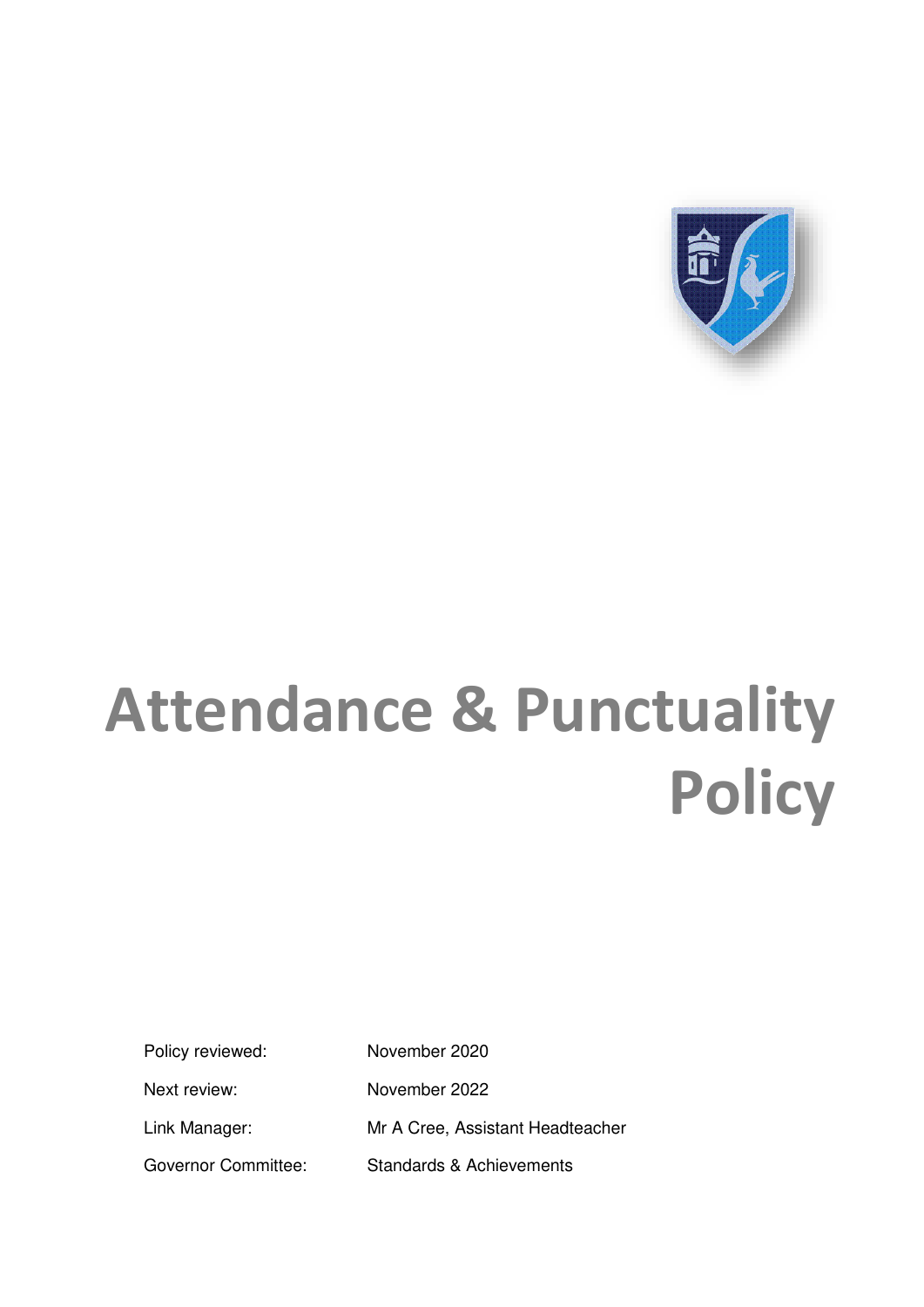#### **Principle:**

Sale High School is committed to encouraging all students to have good attendance and excellent punctuality. We believe this supports their achievement and any absence from school is detrimental. It is the legal responsibility of parents and carers to ensure good attendance and punctuality and to inform the school of reasons for any absences.

Reducing absence and persistent absence is a vital and integral part of schools' and local authorities' work to:

- Ensure parents/carers are aware of their legal duties to ensure that their child receives a suitable full time education
- Promote children's welfare and safeguarding
- Ensure every pupil has access to the full-time education to which they are entitled
- Ensure that pupils succeed whilst at school
- Ensure that pupils have access to the widest possible range of opportunities when they leave school.

#### **The school will:**

- 1. Promote good attendance and punctuality as a key target of school in order to ensure good progress in learning
- 2. Keep a record of attendance and punctuality
- 3. Monitor individual student's attendance and punctuality, taking relevant action
- 4. Not authorise holidays from school during term-time. (deletion)
- 5. Ensure through our prospectus, website and communications with students and their parents and carers, that excellent attendance is valued
- 6. Conduct regular spot checks of punctuality and of attendance
- 7. Work in partnership with parents and carers to ensure good communication about any absences
- 8. Be aware that students who are absent without good reason can be at risk of anti-social and sometimes criminal behaviour
- 9. Involve the services of the Education Welfare Department as required to support children back into school and pursue non-attendance

#### **Evaluation**:

The following aspects will be audited annually and the results analysed as part of the Schools Behaviour for Learning and Attendance Profile in order to inform practice:

- Regular target setting for individuals, groups and the whole school
- Annual reports to governors
- Regular review in meetings of teachers and pastoral managers
- Review of Education Welfare Officer involvement

#### **Linked policies:**

Health and Safety, Behaviour and Discipline, Action against Bullying, Behaviour, SEN, Teaching and Learning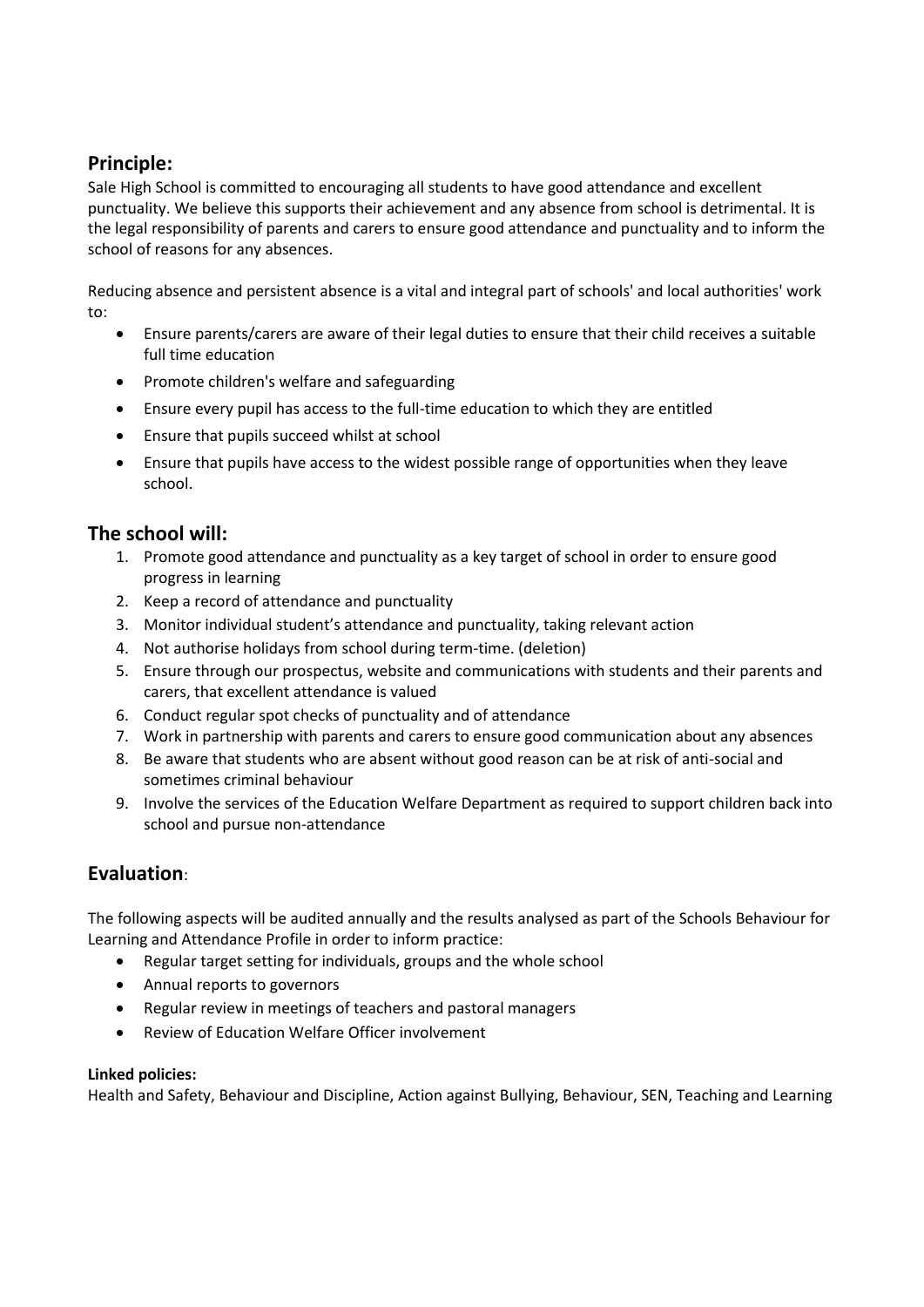### **Appendix 1: Our Whole-School Approach to Attendance**

Our aim is to ensure that school is a welcoming environment so that children are happy and feel safe and that all children's health and emotional well-being needs are met.

There are clear links between regular attendance and positive educational outcomes for students. Students' attendance is a responsibility shared by all school staff and we make sure that parents/carers and students are supported in securing good attendance by caring staff.

Please note that one session is the equivalent to half a school day. If students arrive at school after 9.30am they will be coded on the school register as a 'U' (unauthorised absence).

| 100 - 98%<br>and/or<br>0 - 2 Days absence      | Students achieving this level of attendance should be<br>$\bullet$<br>congratulated<br>Rewards include house points, whole school rewards<br>$\bullet$<br>events, certificates and trips                                                                                                                                                                                                                                                        |
|------------------------------------------------|-------------------------------------------------------------------------------------------------------------------------------------------------------------------------------------------------------------------------------------------------------------------------------------------------------------------------------------------------------------------------------------------------------------------------------------------------|
| 97 - 96%<br>and/or<br>4 - 8 Days absence       | Attendance at this level is beginning to cause concern<br>$\bullet$<br>FT and or HOY will have a conversation with the student<br>$\bullet$<br>as an early intervention measure                                                                                                                                                                                                                                                                 |
| 95 - 94%<br>and/or<br>$10 - 12$ Days absence   | Attendance at this level is a concern<br>$\bullet$<br>AO and HOY will meet to ensure the student's needs<br>$\bullet$<br>are being met in school<br>AO will contact the parents/carers to identify the<br>$\bullet$<br>reasons for absence and to offer support<br>Students may be placed on an Attendance Action Plan /<br>$\bullet$<br>Attendance report card (AAP / ARC)                                                                     |
| $93 - 92%$<br>and/or<br>$14 - 16$ Days absence | At this level there is a serious concern over attendance<br>$\bullet$<br>The student is at risk of becoming a persistent<br>$\bullet$<br>absentee (PA)<br>A referral to the Education Welfare Officer (EWO) will<br>$\bullet$<br>Be made and families issued with a FPW letter.                                                                                                                                                                 |
| <b>Below 92%</b><br>and/or<br>16+ Days absence | At this level the student is in a high risk group and will<br>$\bullet$<br>be identified as a persistent absentee (PA) when their<br>attendance has fallen to 90%<br>The Education Welfare Officer (EWO) will be very<br>$\bullet$<br>involved at this stage<br>AO, HOH and AHT will consider issuing a FPN should no<br>$\bullet$<br>improvement come about from the FPW letter and<br>possible Trafford First Response or Early Help referral |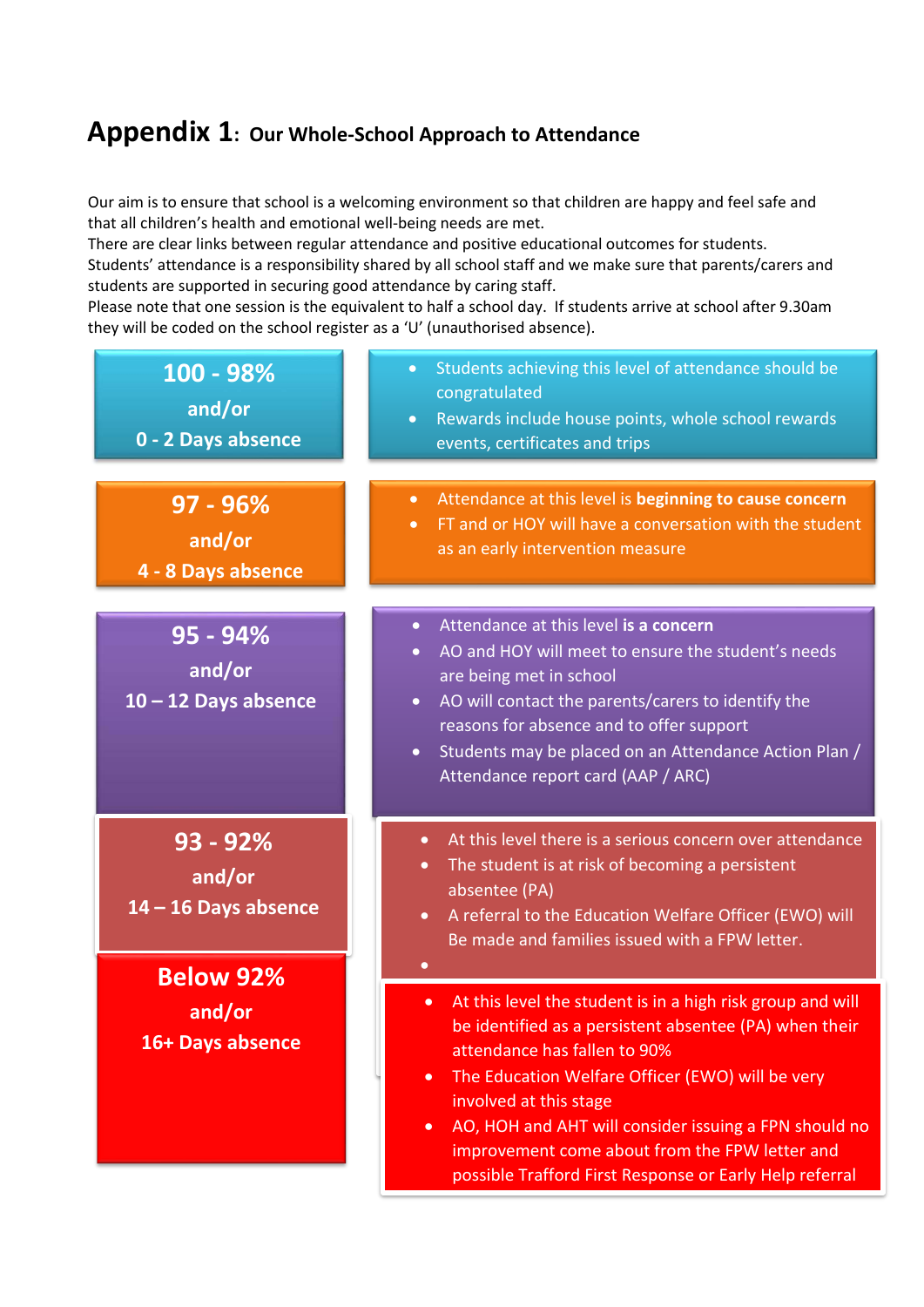## **Appendix 2: The School Day (Covid Secure Interim) Years 8 and 10**

| $08.45 - 09.00$ | Registration |
|-----------------|--------------|
| $09.00 - 09.55$ | Lesson 1     |
| $09.55 - 10.20$ | Break        |
| $10.20 - 11.15$ | Lesson 2     |
| $11.15 - 12.10$ | Lesson 3     |
| $12.10 - 12.55$ | Lunch        |
| $12.55 - 13.50$ | Lesson 4     |
| $13.50 - 14.45$ | Lesson 5     |
|                 |              |

## **Years 7, 9 and 11**

| $09.00 - 09.55$ | Lesson 1                            |
|-----------------|-------------------------------------|
| $09.55 - 10.50$ | Lesson 2                            |
| $10.50 - 11.15$ | <b>Break</b>                        |
| $11.15 - 12.10$ | Period 3                            |
| $12.10 - 13.05$ | Lesson 4                            |
| $13.05 - 13.50$ | Lunch                               |
| $13.50 - 14.45$ | Period 5                            |
| $14.45 - 15.00$ | Registration                        |
| $15.00 - 15.55$ | Period 6 (Year 11 Mon, Tue and Wed) |
|                 |                                     |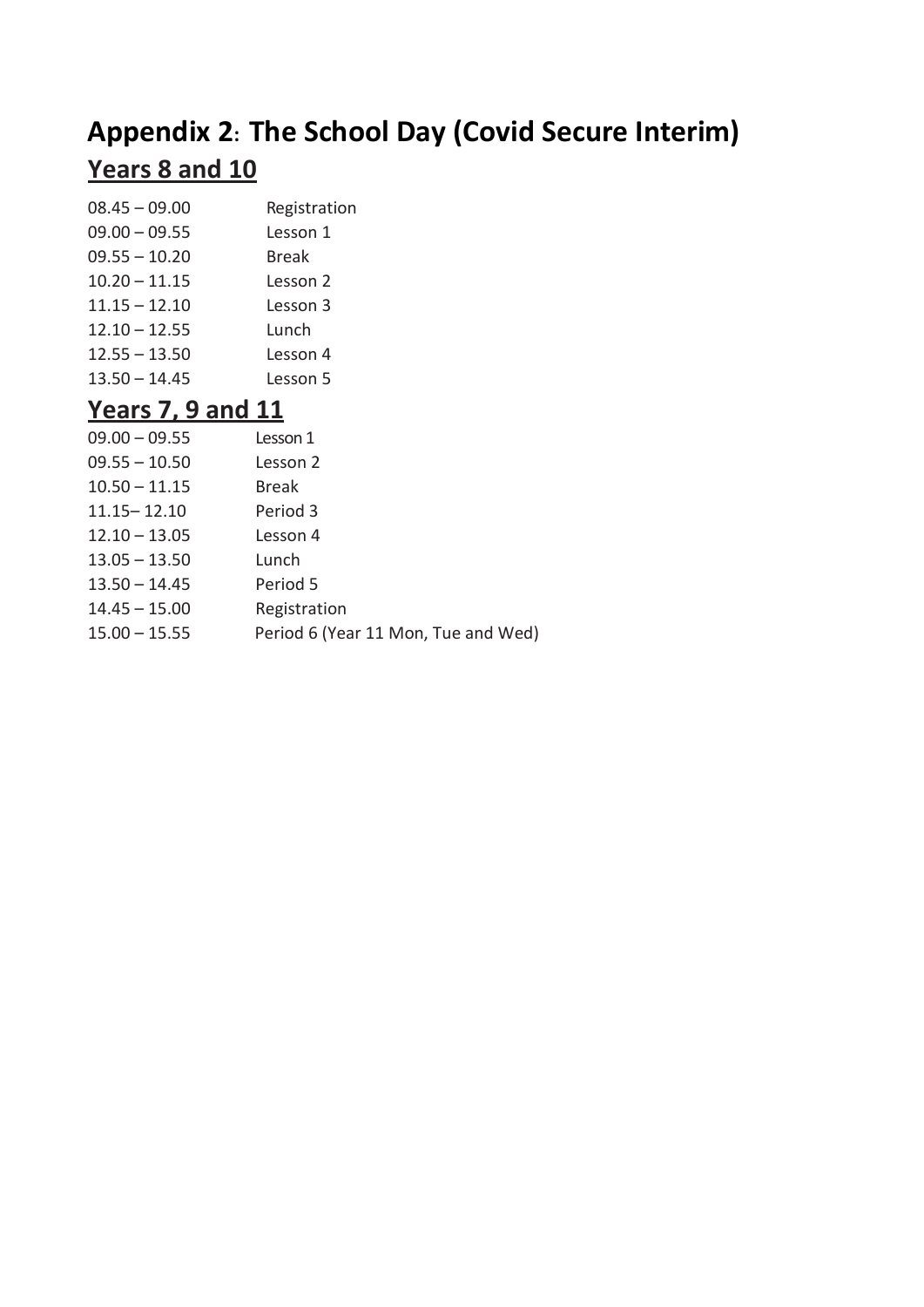## **Appendix 3: Roles and Responsibilities**

#### **Sale High School Will:**

- Investigate all unexplained and unjustified absence
- Work closely with parents and external agencies should attendance or punctuality give cause for concern.
- Expect staff to set a good example in terms of attendance and punctuality
- Inform the Local Authority (Trafford) of every student who has been continuously absent without a good reason for 10 school days or more at any time during the school year.
- The school will also inform the local authority of every student who fails to attend regularly (which is interpreted to mean those students who have patterns of unauthorised absence without amassing 10 days of continuous absence) in line with the Guidance on The Education (Student Registration) (England) Regulations 2006
- Not authorise holidays in term time. If parents decide to take their child on holiday, despite the request for Leave of Absence being declined, they are advised that this may result in the issuing of a Fixed Penalty Notice (Fine) under section 444 of the 1996 Act.
- School will report a child missing education to the local authority if a child fails to attend school for 20 consecutive school days and school are unable to ascertain their whereabouts.

#### **Students will:**

- Ensure that they attend school regularly and on time
- Not leave the school without permission

#### **Parents/Carers:**

- Are encouraged to contact the school if they have any concerns about their child's attendance and punctuality.
- Are responsible for immediately informing the school of the reason for any absence by phone call on the morning of any absence before 9.00am.
- Can expect the school to keep them fully informed of their child's attendance/punctuality record. Letters will be sent home periodically to inform parents if their child's attendance has fallen below national average. It is envisaged this will help families/carers to make the right decisions concerning whether to send their child into school on any given occasion.
- Provide medical evidence to support absence when requested by school.
- Are legally responsible for ensuring their child's regular and punctual attendance. The school will support them in this duty. If parents wilfully do not discharge this duty they will be held to account through parenting contracts, Fixed Penalty Notices, Parenting Orders and other means legally at the disposal of the school, governing body and Local Authority.
- Are reminded that for safeguarding purposes and for the proper discharge of our duty of care the parents/guardians should not expect to take their child out of school without prior notice to (a minimum of 48hrs written notice is requested) and authorisation by the school. Under exceptional circumstances, a phone call to the school on the morning before the student is taken out of school is the minimum required before the school will permit the leave. All appointments must be supported by evidence.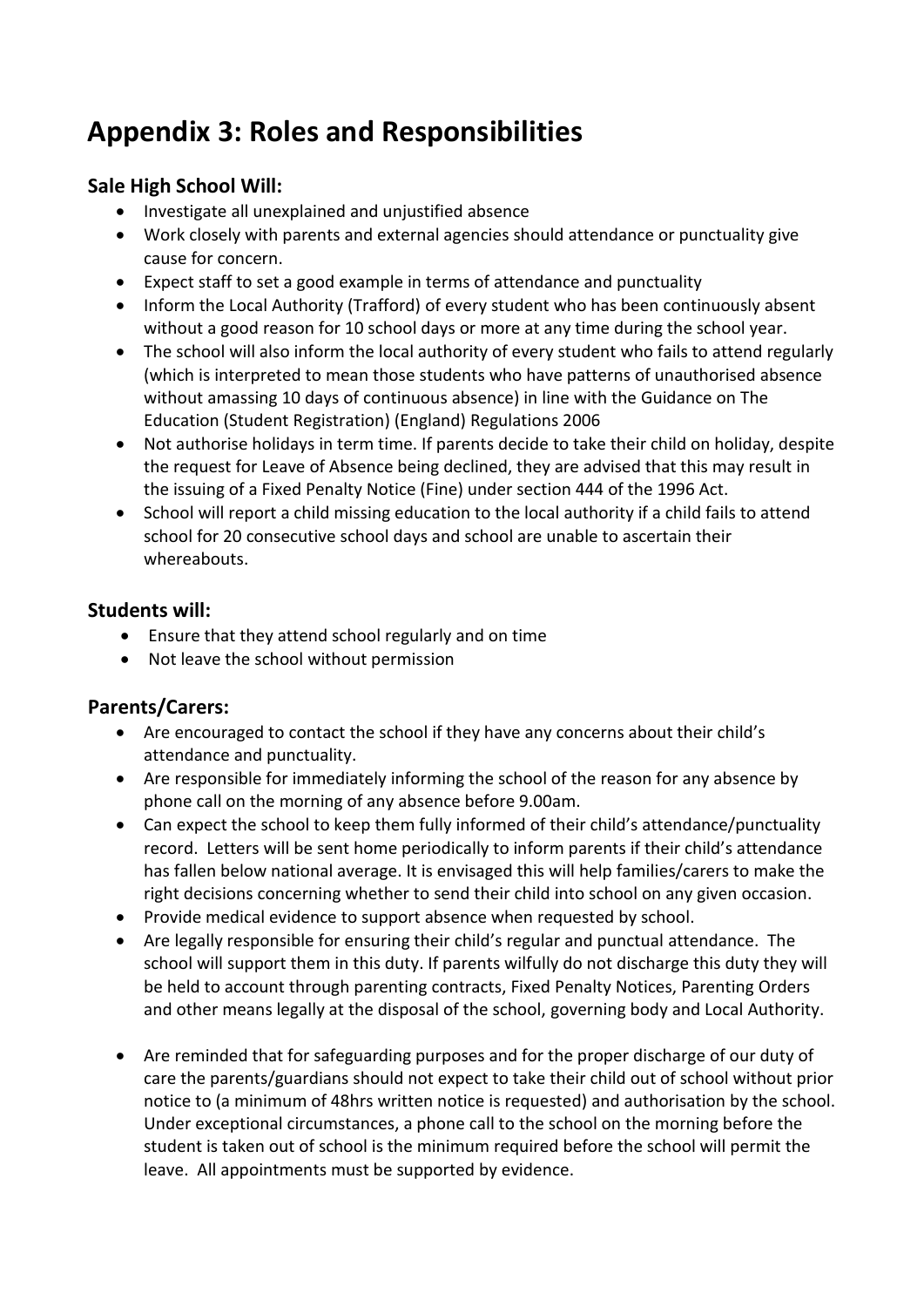## **Appendix 4: Registration**

Registers are taken punctually each day and at the start of each and every lesson.

The member of staff taking the register calls the student by name and the student has to be seen by the member of staff. Students should be on school premises and in their line up 5 minutes prior to their form starting or period 1. Morning registration closes at 9.30am.

Those who arrive in school after their line up but before 9.30 will be recorded as late using the register code L.

Students who arrive after the close of the register (9.30 and later) will be recorded as absent for the morning session, using the register code U.

Should a student arrive in school after 8.50 but before 9.10, their name will be recorded at the school gate and a detention issued unless there is a prior agreement with school for the late arrival.

Students arriving after 9.10 must sign in at Student Services and again, a detention will be issued if a legitimate reason is not given.

Students arriving after 12.10 with no valid reason will be reported as absent for that morning using the register code O for unauthorised absence.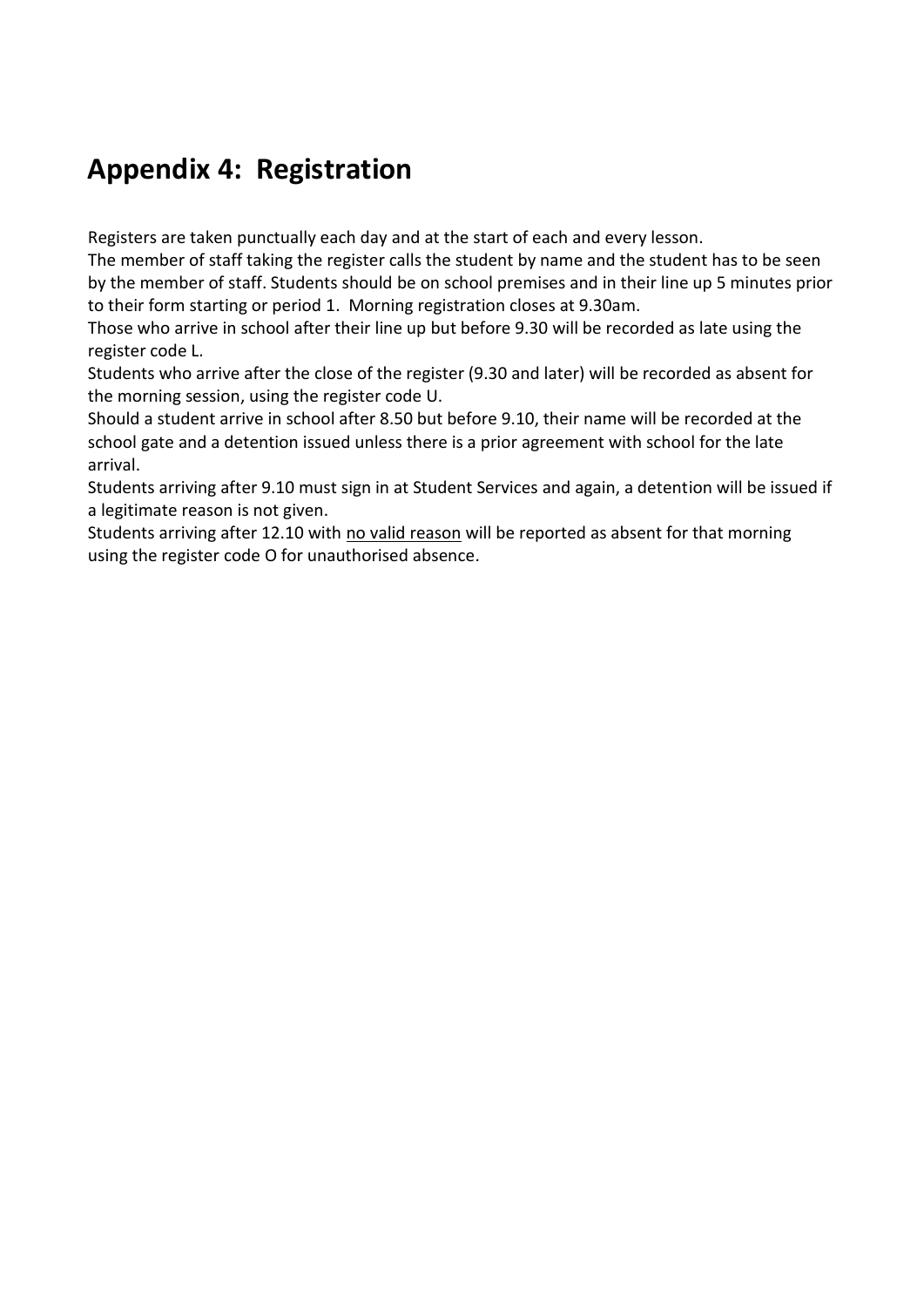## **Appendix 5: Authorised and Unauthorised Absence and Persistent Absenteeism**

- The High Court has ruled that it is the **school** which decides whether an absence is to be authorised or unauthorised. Authorised absence is where the school has either given approval in advance for the child to be away or where an explanation offered afterwards has been accepted as satisfactory justification for absence.
- Parents are reminded that a letter containing a written explanation does not in itself authorise an absence; only the school's acceptance of the explanation offered by the letter authorises the absence.
- In the event that the school has reason to doubt that the explanation offered about a particular absence is genuine, the absence will be treated as unauthorised.
- Absence from school may be authorised if it is for the following reasons:
- Sickness
- Unavoidable medical/dental appointments
- Days of religious observance (requested in advance)
- Exceptional family circumstances, such as a bereavement
- Study leave
- Exclusion
- Traveller child travelling
- A child caring for a sick or disabled family member (authorisation should, in such instances, be of limited duration)
- Involvement in a public performance
- 'Special' occasions (the nature of such special occasions will be determined by schools on an individual basis)
- Lateness (when the child arrives after the register has closed and offers a satisfactory explanation).

**Unauthorised absence** is where no explanation has been given for the child's absence or where the explanation offered is considered by the school to be unacceptable. Absence from school will not be authorised for:

- Shopping
- Looking after brothers, sisters or unwell parents
- Minding the house
- Birthdays
- Family holidays
- Absence will be recorded as unauthorised if:
- No explanation is offered by the parent/carer
- The explanation offered is unsatisfactory (e.g. shopping, minding the house, etc.);
- Family holidays
- Lateness when the child arrives after the register has closed and fails to offer a satisfactory explanation
- 'Special' occasions (when the school does not agree that leave should be given).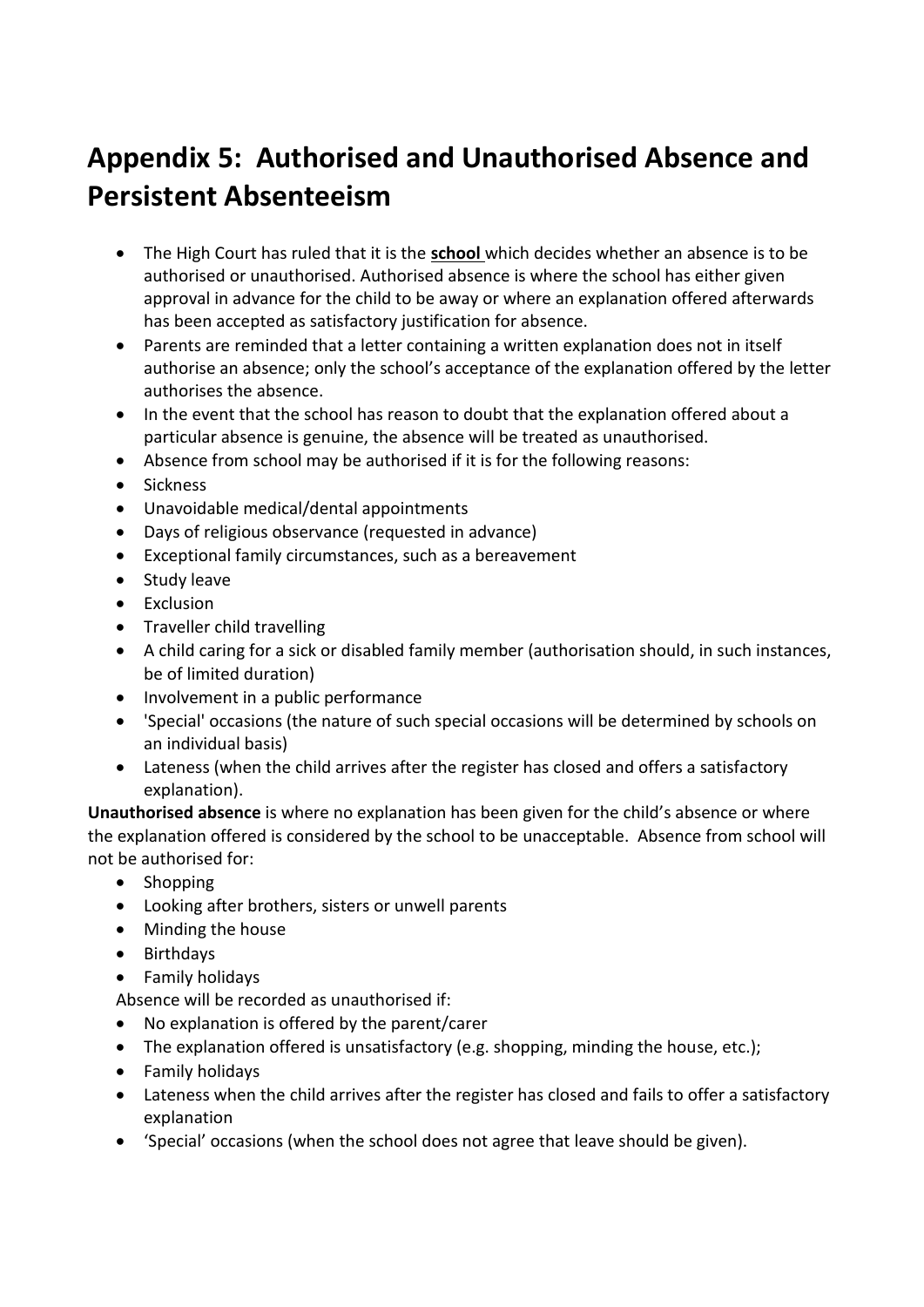#### **Persistent Absence**

Persistent absenteeism (or PA) is broadly equivalent to 10% or more absence. An individual child is deemed to be a persistent absentee, therefore if their attendance is less than 90% (regardless of whether or not the absences have been authorised).

However, at Sale High School, we take all absence seriously and we have defined 'at risk of PA' as 94% or below. In addition, students whose attendance falls below 98% become the focus of interest and monitoring.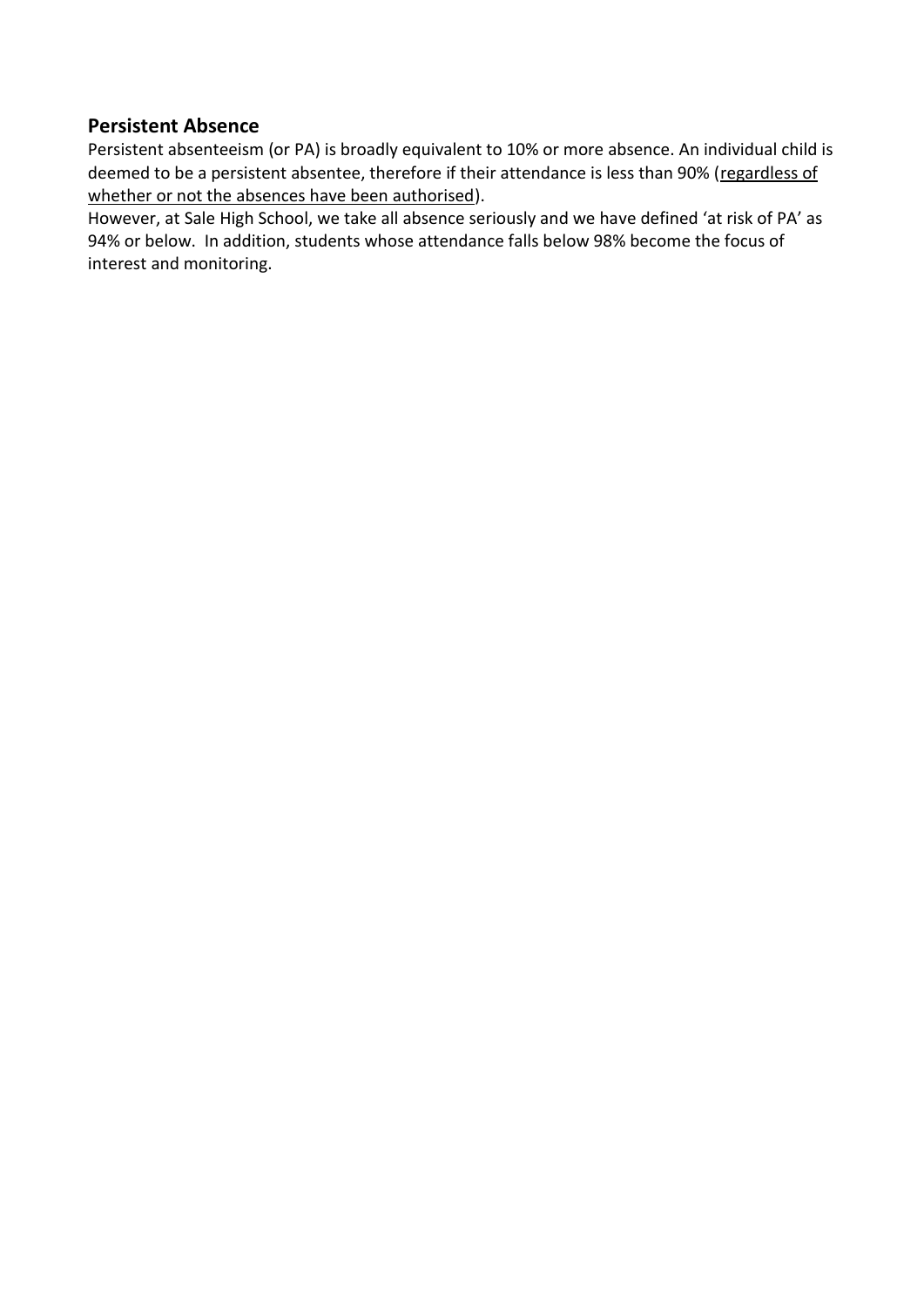## **Appendix 6: Procedures for Following up Absence and**

## **Lateness**

Should a student be absent at morning registration, unless a message explaining the absence has been received, the Attendance Officer will attempt that day to make contact with the student's home.

All notes from parents regarding a student's absence will be recorded on SIMS.

Should a student return to school after an absence without a written explanation from his/her parent and one is not forthcoming, and school has been unable to contact parents by phone in subsequent days, then the Attendance Officer will write to the parents.

After three consecutive days of absence school will contact home for an update on the child's condition and may refer to the EWO for a home visit.

Persistent poor punctuality is regarded as a behaviour issue and could result in sanctions, referral to Behaviour Panel or exclusion. When a student is persistently late or absent without good reason and the school's efforts to effect improvement have been unsuccessful, it may be necessary to refer the matter to the Local Authority via the Senior Education Welfare Officer.

The school reserves the right to apply all legal instruments at its disposal to ensure the highest levels of punctuality and attendance amongst its students. This may include using parenting Contracts, Parenting Orders and Fixed Penalty notices (See Appendix 1).